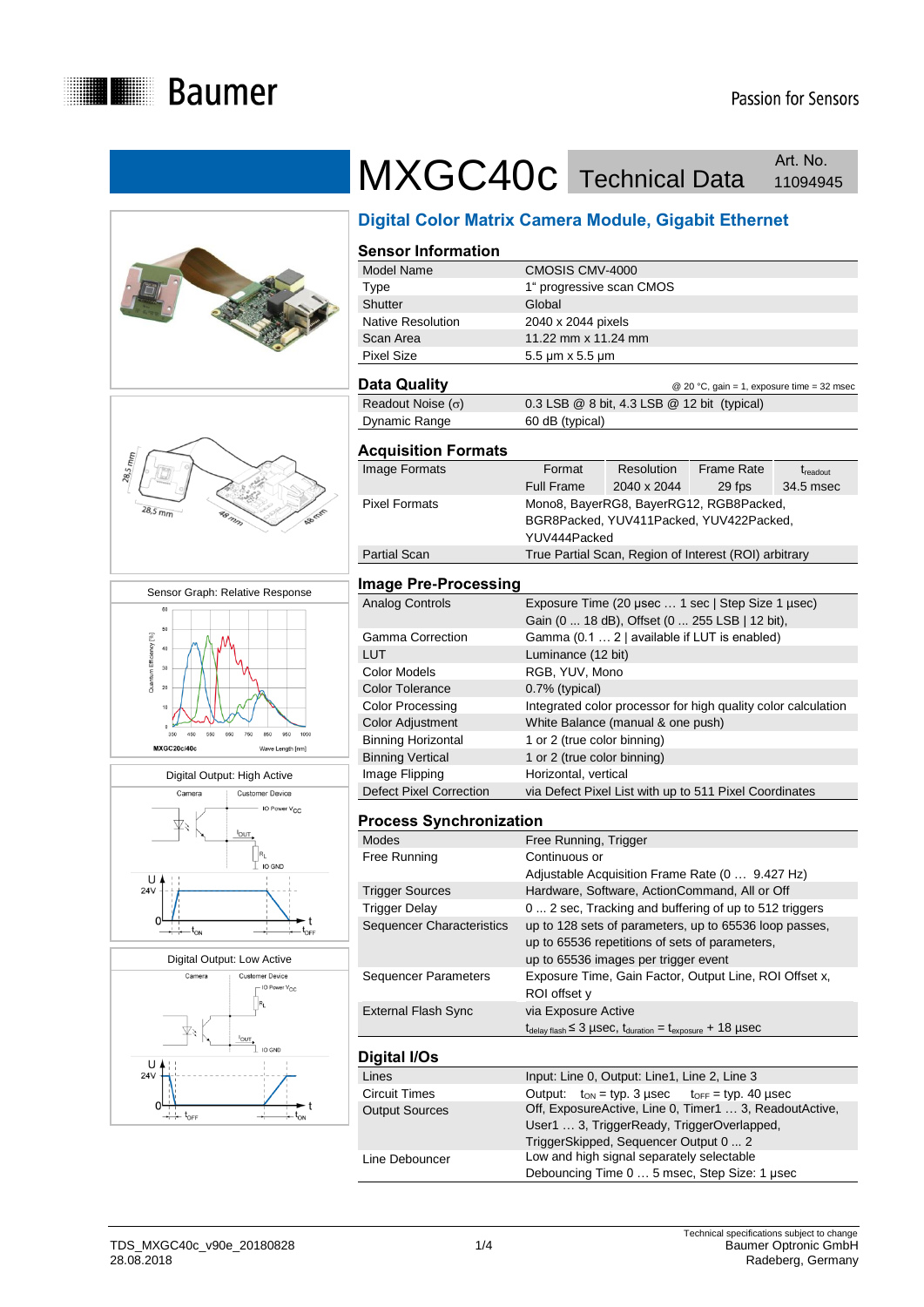

#### Passion for Sensors

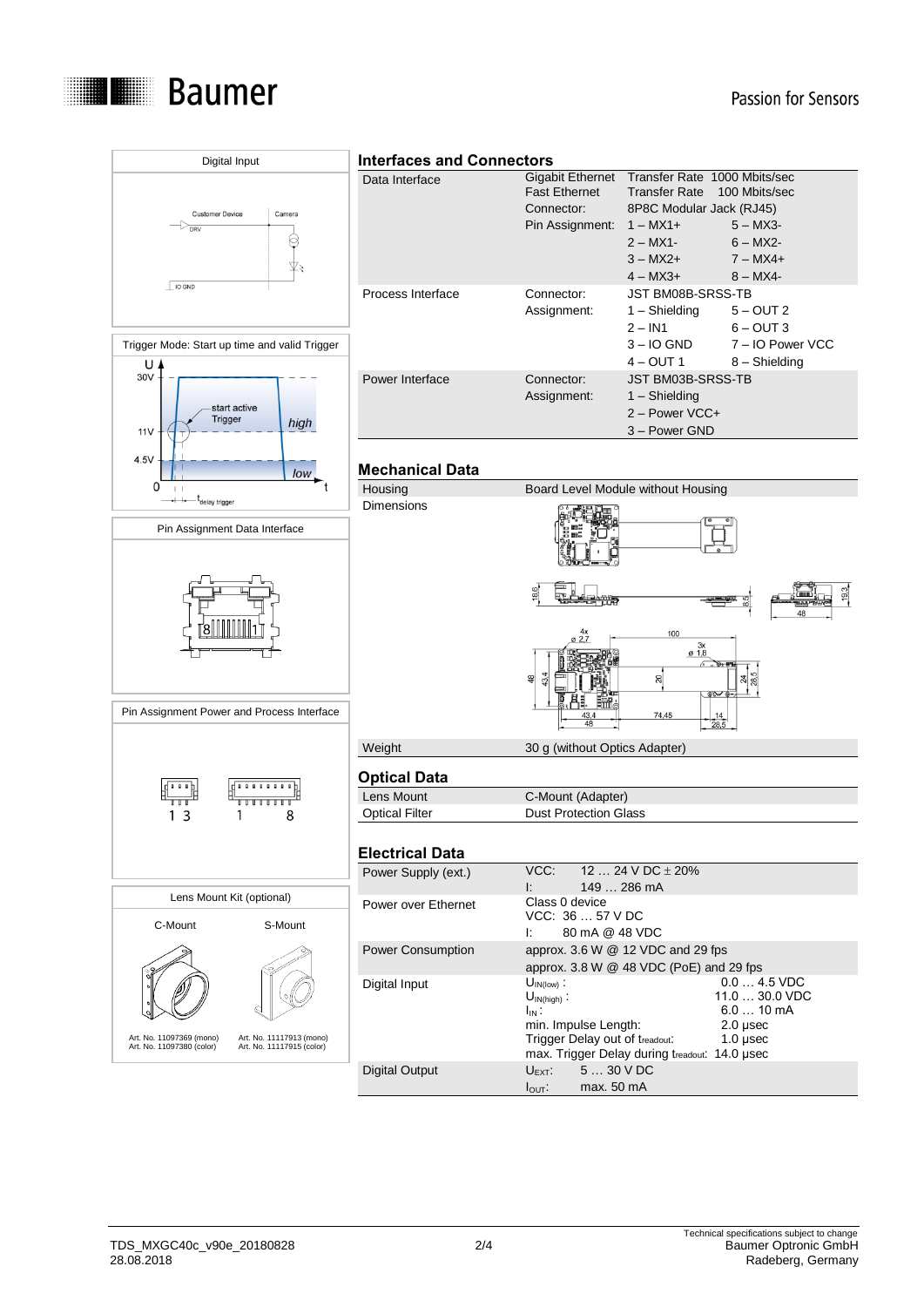

| <b>LED Signalling</b>                                      | <b>LED Signalling</b>                                                               |                                                                                                                                                                        |                                                                                                           |  |  |
|------------------------------------------------------------|-------------------------------------------------------------------------------------|------------------------------------------------------------------------------------------------------------------------------------------------------------------------|-----------------------------------------------------------------------------------------------------------|--|--|
|                                                            | LED 1 (right)                                                                       | Green                                                                                                                                                                  | Link active                                                                                               |  |  |
|                                                            |                                                                                     | Green flash                                                                                                                                                            | Receiving                                                                                                 |  |  |
|                                                            | $LED 2$ (left)                                                                      | Yellow                                                                                                                                                                 | Transmitting                                                                                              |  |  |
|                                                            |                                                                                     |                                                                                                                                                                        |                                                                                                           |  |  |
|                                                            | <b>Environmental Data</b>                                                           |                                                                                                                                                                        |                                                                                                           |  |  |
|                                                            | Storage Temperature                                                                 | -10 °C bis +70 °C                                                                                                                                                      |                                                                                                           |  |  |
|                                                            | <b>Operating Temperature</b>                                                        | Depends on the thermal encapsulation                                                                                                                                   |                                                                                                           |  |  |
|                                                            | Device Temperature                                                                  | $T_{max}$ = 70 °C @ Measurement Point                                                                                                                                  |                                                                                                           |  |  |
|                                                            | Humidity                                                                            | 10 %  90 % non-condensing                                                                                                                                              |                                                                                                           |  |  |
| Device Temperature: Measurement Points                     | Conformity                                                                          | RoHs, REACh                                                                                                                                                            |                                                                                                           |  |  |
|                                                            |                                                                                     |                                                                                                                                                                        |                                                                                                           |  |  |
|                                                            | <b>Network Interface Data</b>                                                       |                                                                                                                                                                        |                                                                                                           |  |  |
|                                                            | Network Interface                                                                   |                                                                                                                                                                        | Gigabit Ethernet 1000BASE-T 1000 Mbits/sec                                                                |  |  |
| $\overline{\mathbb{B}}\mathbb{B}^{\mathfrak{m}}$<br>$\Box$ |                                                                                     | <b>Fast Ethernet</b>                                                                                                                                                   | 100 BASE-T<br>100 Mbits/sec                                                                               |  |  |
| $\Box$<br>⊞<br>郇<br>Т                                      | Ethernet IP Configuration                                                           | Persistent IP, DHCP, LLA                                                                                                                                               |                                                                                                           |  |  |
| $00-1$<br>(III)<br>⊕ٍن<br>$\equiv$                         | <b>Packet Size</b>                                                                  | 576  16 KByte, Jumbo Frames supported                                                                                                                                  |                                                                                                           |  |  |
|                                                            |                                                                                     |                                                                                                                                                                        |                                                                                                           |  |  |
| <b><i>Political</i></b>                                    | GigE Vision <sup>®</sup> Features (in compliance with GigE Vision <sup>®</sup> 1.2) |                                                                                                                                                                        |                                                                                                           |  |  |
| Ten ol<br>$000000 = -00$                                   | Events                                                                              | PrimaryApplicationStitch, GigEVisionError,                                                                                                                             |                                                                                                           |  |  |
|                                                            | Transmission via Asynchronous                                                       |                                                                                                                                                                        | GigEVisionHeartbeatTimeOut, EventLost, EventDiscarded,                                                    |  |  |
| <b>Flexprint Cable</b>                                     | Message Channel                                                                     |                                                                                                                                                                        | Line0RisingEdge, Line0FallingEdge, Line1RisingEdge,                                                       |  |  |
|                                                            |                                                                                     |                                                                                                                                                                        | Line1FallingEdge, Line2RisingEdge, Line2FallingEdge,<br>Line3RisingEdge, Line3FallingEdge, ExposureStart, |  |  |
|                                                            |                                                                                     |                                                                                                                                                                        | ExposureEnd, FrameStart, FrameEnd, TriggerReady,                                                          |  |  |
|                                                            |                                                                                     |                                                                                                                                                                        | TriggerOverlapped, TriggerSkipped                                                                         |  |  |
| $min$ . $R3$                                               | <b>Frame Counter</b>                                                                | up to $2^{32}$                                                                                                                                                         |                                                                                                           |  |  |
|                                                            | <b>Payload Size</b>                                                                 | 4  12.534.080 Byte                                                                                                                                                     |                                                                                                           |  |  |
|                                                            | <b>Transmission Delay</b>                                                           | $0 2^{32}$ -1 Ticks (1 Tick = 32 nsec)                                                                                                                                 |                                                                                                           |  |  |
|                                                            | Timestamp                                                                           | 64 bit                                                                                                                                                                 |                                                                                                           |  |  |
| Length from A to $B = 94$ mm                               | Packet Delay                                                                        |                                                                                                                                                                        | $0 \dots 2^{32}$ -1 Ticks                                                                                 |  |  |
|                                                            | <b>Packet Resend</b>                                                                | <b>Resend Buffer:</b>                                                                                                                                                  | 120 MB (10 Images)                                                                                        |  |  |
| Conformity                                                 |                                                                                     |                                                                                                                                                                        |                                                                                                           |  |  |
|                                                            | GenICam™ Features                                                                   | (in compliance with SFNC 1.5.1)                                                                                                                                        |                                                                                                           |  |  |
|                                                            | Timer                                                                               | Timer Selector: Timer 1  3                                                                                                                                             |                                                                                                           |  |  |
|                                                            |                                                                                     | TimerTriggerSource:                                                                                                                                                    |                                                                                                           |  |  |
|                                                            |                                                                                     | Line0, SoftwareTrigger, CommandTrigger,<br>ExposureStart, ExposureEnd, FrameStart, FrameEnd,<br>TriggerSkipped, Off<br>TimerDelay:<br>0 µsec  2 sec, Step Size: 1 µsec |                                                                                                           |  |  |
| <b>GENKISCAM</b><br><b>RoHS</b>                            |                                                                                     |                                                                                                                                                                        |                                                                                                           |  |  |
|                                                            |                                                                                     |                                                                                                                                                                        |                                                                                                           |  |  |
|                                                            |                                                                                     | TimerDuration: 10 µsec  2 sec, Step Size: 1 µsec                                                                                                                       |                                                                                                           |  |  |
| <b>REACh</b><br>compliant                                  | <b>User Sets</b>                                                                    | <b>Factory Settings:</b>                                                                                                                                               | UserSet0 (read only)                                                                                      |  |  |
|                                                            |                                                                                     | Freely Programmable:                                                                                                                                                   | UserSet1, UserSet2, UserSet3                                                                              |  |  |
|                                                            |                                                                                     | Parameters:                                                                                                                                                            | any user definable Parameter                                                                              |  |  |

### **Vendor Specific Features**

Acquisition Abort Delay up to 69 msec

FPN Correction

HDR